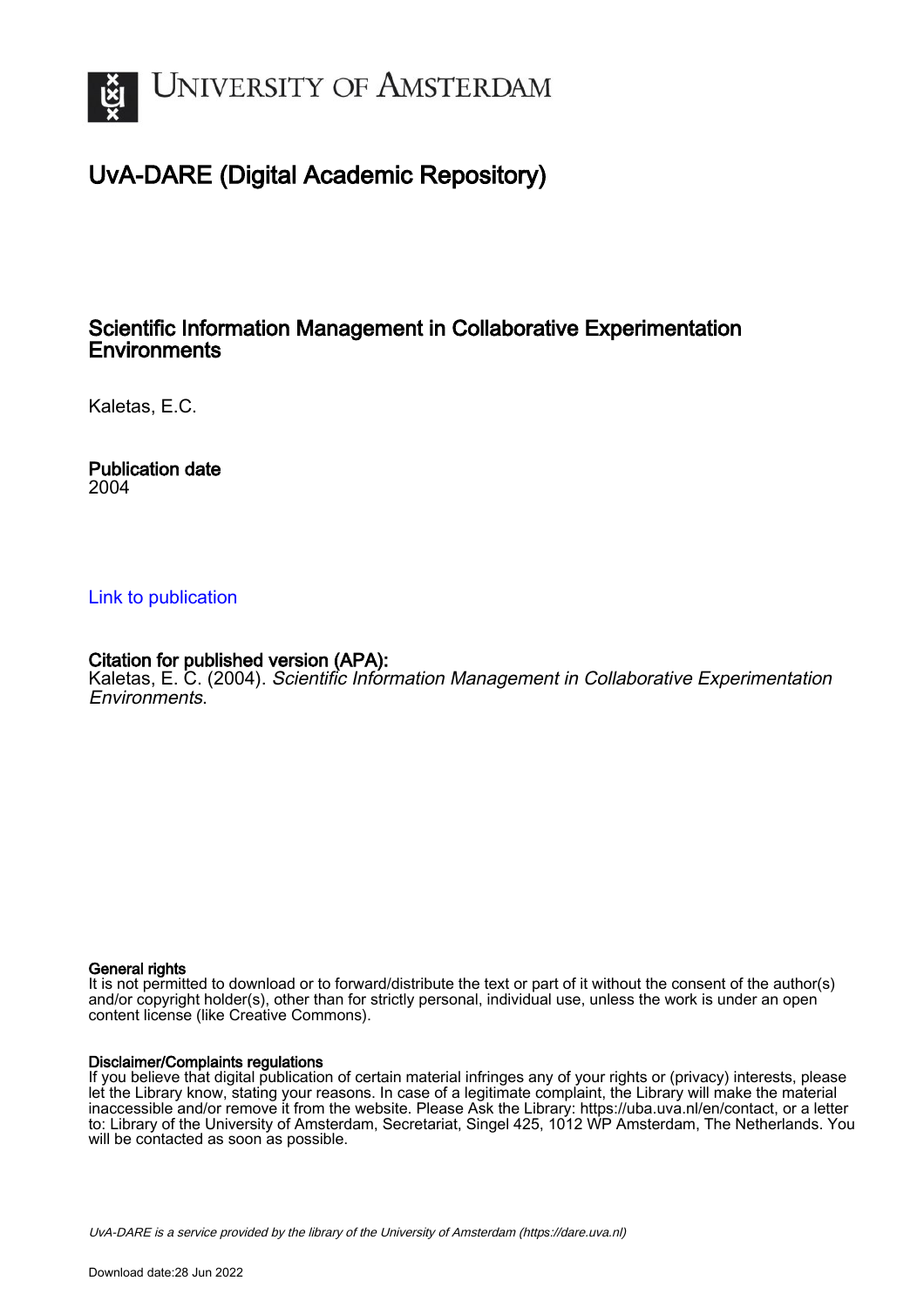# **Bibliography y**

- [1]] European bioinformatics institute, microarrays and gene expression databases web page,, [http://www.ebi.ac.uk/microarray/biology\\_intro.html#Microarrays](http://www.ebi.ac.uk/microarray/biology_intro.html%23Microarrays), 2003.
- [2]] University of amsterdam, swammerdam institute for life sciences, microarray department - web page.<http://www.microarray.nl>, 2003.
- [3]] De risi lab web page,<http://www.microarrays.org>, 2003.
- [4]] The brown lab web page,<http://brownlab.stanford.edu/>, 2003.
- [5]] A. D. Baxevanis. The molecular biology database collection: An updated compilation of biological database resources. *Nucleic Acids Research*, 29(1):1-10, 2001.
- [6]] University of british Columbia, department of physiology, 3d laser scanning confocal microscopy - web page.<http://www.cs.ubc.ca/spider/ladic/confocal.html>, 2003.
- [7]] Leica microsystems, confocal microscopy web page, [http://www.llt.de/website](http://www.llt.de/website/) / sc\_11t.nsf, 2003.
- [8]] The university of manchester, school of biological sciences, confocal microscopy web page. http://www.biomed2.man.ac.uk/ireland/confocal\_microscopy.htm, 2003.
- [9]] A. Frenkel, H. Afsarmanesh, G. B. Eijkel, and L. O. Hertzberger. Information management for material science applications in a virtual laboratory. In *Proceedings of the* 12th International Conference on Database and Expert Systems Applications (DEXA *2001),2001),* pages 165-174, 2001.
- [10]] Fom institute for atomic and molecular physics, macromolecular ion physics web page. [http://www.amolf.nl/research/macromolecular\\_ion\\_physics/](http://www.amolf.nl/research/macromolecular_ion_physics/), 2003.
- [11] Lhc: The large hadron collider web page, [http://lhc-new-homepage.web.cern.ch](http://lhc-new-homepage.web.cern.ch/)/ lhc-new-homepage/,, 2003.
- [12]] Alice a large ion collider experiment web page, http : //alice . web. cern. ch/Alice/ AliceNew/, 2003.
- [13]] ALICE Collaboration. Alice technical proposal for a large ion collider experiment at the cern lhc. Technical Proposal CERN/LHCC/95-71, CERN, 1995.
- [14]] Atlas a toroidal lhc apparatus web page,<http://atlasexperiment.org/>, 2003.
- [15] ATLAS Collaboration. Atlas detector and physics performance volume 2. Technical Design Report CERN/LHCC 99-15, CERN, 1999.
- [16]] ATLAS Collaboration. Atlas daq, ef, lvl2 and dcs. Technical Progress Report CERN/LHCC 98-16, CERN, 1998.
- [17]] E. Deelman, C. Kesselman, R. Williams, A. Lazzarini, T. A. Prince, J. Romano, and B. Allen. A virtual data grid for ligo. In *Proceedings of the 9th International Conference and Exhibition on High-Performance Computing and Networking (HPCN Europe 2001*, 2001.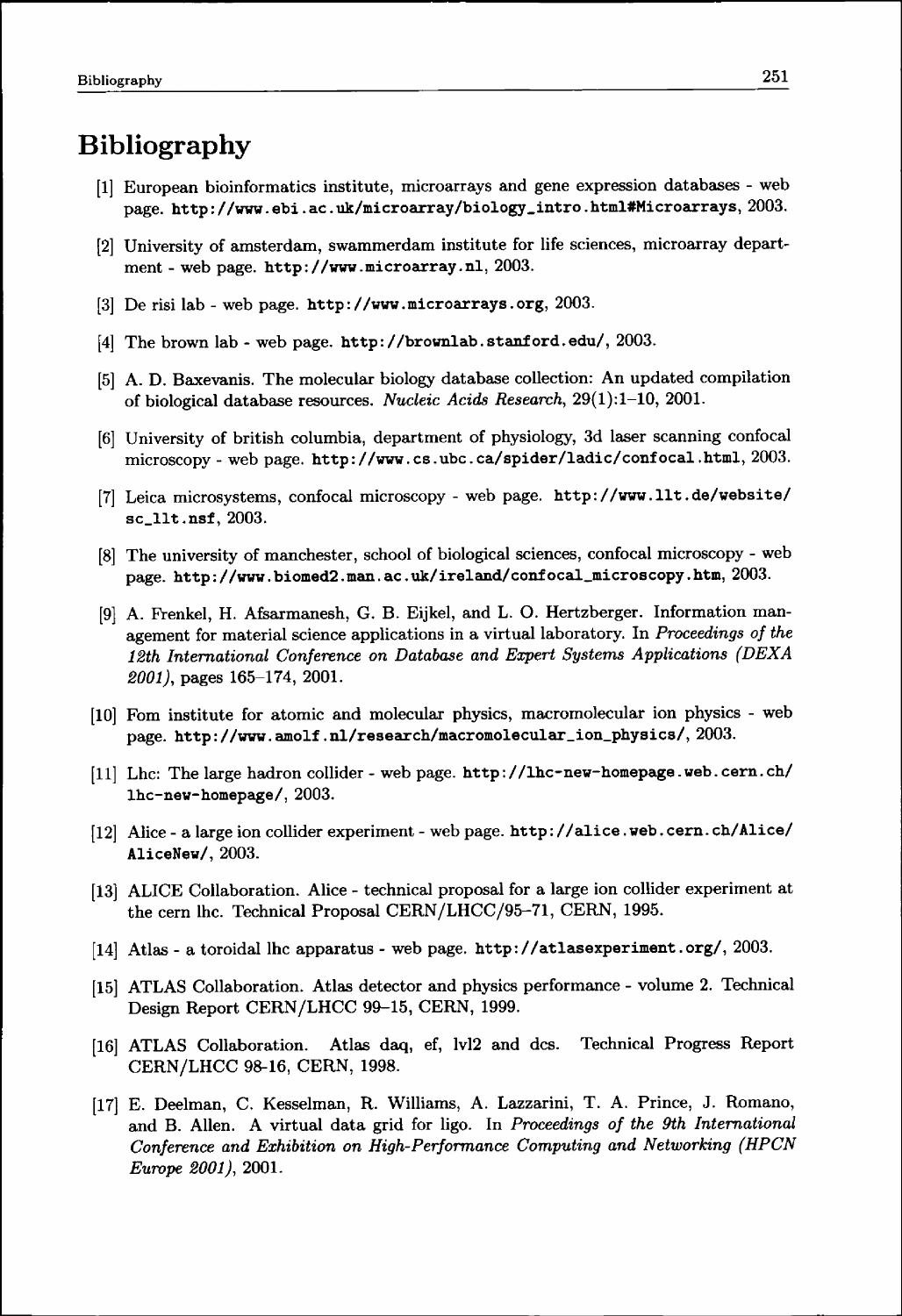- [18]] Astrophysics simulation collaboratory web page,<http://ascportal.org/> , 2003.
- [19]] B. Raney, A. Voellmy, N. Cetin, M. Vrtic, and K. Nagel. Towards a microscopic traffic simulation of all of switzerland. In Proceedings of The International Conference on *Computational Science (ICCS 2002), volume 2, pages 371-380, 2002.*
- [20]] L. Dorst, A. Hoekstra, J. M. van den Akker, J. Breeman, F. C. A. Groen, J. Lagerberg,, A. Visser, H. H. Yakali, and L. O. Hertzberger. Evaluating automatic debiting systems by modelling and simulation of virtual sensors. IEEE Instrumentation and *Measurement Magazine*, 1(2):18-25, 1998.
- [21]] A. Visser, H. H. Yakali, A. J. van der Wees, M. Oud, G. A. van der Spek, and L. O. Hertzberger.. The reliability of a dsrc-link for etc applications modelled on 5 levels of detail.. In *Proceedings of the IEEE 5th International Conference on Intelligent Trans* $portation\ Systems$ , 2002.
- [22]] A. Visser, H. Kok, M. Bergman, H. H. Yakali, and L. O. Hertzberger. Calibration of a traffic generator for high-density traffic, using the data collected during a road pricing project.. In *Proceedings of the 9th World congress on Intelligent Transport Systems,*  2002. .
- [23]] J. Derksen. Lattice-boltzmann based large-eddy simulations applied to industrial flows. In *Proceedings of The International Conference on Computational Science (ICCS 2002),2002),* volume 2, pages 713-722, 2002.
- [24] R. G. Belleman and R. Shulakov. High performance distributed simulation for interactive simulated vacular reconstruction. In Proceedings of The International Conference *on Computational Science (ICCS 2002),* volume 3, pages 265-274, 2002.
- [25]] J. P. Vary. Report of the expert meeting on virtual laboratories. Technical Report CII-00/WS/01, United Nations Educational, Scientific and Cultural Organization, 2000.
- [26]] E. C. Kaletas, H. Afsarmanesh, and L. O. Hertzberger. Virtual laboratories and virtuall organizations supporting biosciences. In *Proceedings of the 3rd IFIP Working Conference on Infrastructures For Virtual Enterprises (PRO-VE'02),* pages 469-480, 2002. .
- [27]] M. Thomas, S. Mock, M. Dahan, K. Mueller, D. Sutton, and J. R. Boisseau. The gridport toolkit: A system for building grid portals. In Proceedings of the 10th IEEE *International Symposium on High Performance Distributed Computing (HPDC-10),* pagess 216-227, 2001.
- [28]] M. Pierce, C. Youn, and G. Fox. The gateway computational web portal: Developing web services for high performance computing. In Proceedings of The International *Conference on Computational Science (ICCS 2002),* volume 1, pages 503-512, 2002.
- [29]] J. V. Ashby, J. C. Bicarregui, D. R. S. Boyd, K. Kleese van Dam, S. C. Lambert, B. M. Matthews,, and K. D. O'Neill. A multidisicplinary scientific data portal. In *Proceedings of the 9th International Conference and Exhibition on High-Performance Computing and Networking (HPCN Europe 2001)*, pages 13-22, 2001.
- [30]] M. Pierce, C. Youn, and G. C. Fox. The gateway computational web portal. *Concurrency and Computation: Practice and Experience,* 14(13-15):1411-1426, 2002.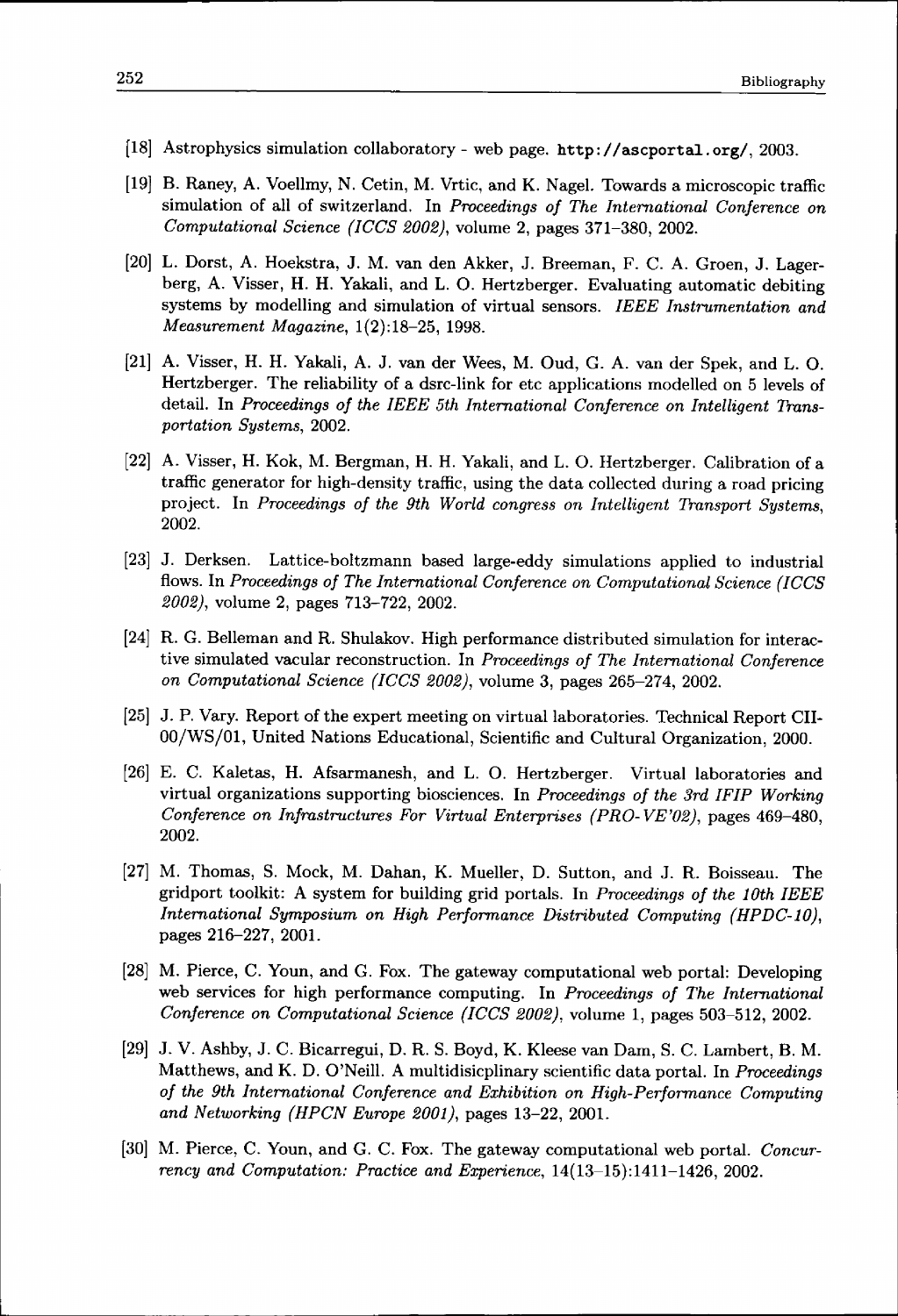- [31]] D. W. Erwin. Unicore a grid computing environment. *Concurrency and Computation: Practice and Experience,* 14(13-15): 1395-1410, 2002.
- [32] Virtual sky web page,<http://virtualsky.org/>, 2003.
- [33] Enter the grid web page,<http://enterthegrid.com/>, 2003.
- [34] The laboratory for pharmacokinetic modelling, the lapk portal web page. https: //gr[idport.npaci.edu/LAPK,](http://idport.npaci.edu/LAPK), 2003.
- [35]] Ucsd telescience portal web page. <https://gridport.npaci.edu/Telescience/>, 2003. .
- [36] G. Fox, D. Gannon, and M. Thomas. Editorial: A summary of grid computing environments.. *Concurrency and Computation: Practice and Experience,* 14(13-15): 1035-1044, 2002. .
- [37] Global grid forum, the grid computing environments research group web page. http: //[www.computingportals.org/,](http://www.computingportals.org/), 2003.
- [38]] E. Gallopoulos, E. Houstis, and J. R. Rice. Computer as thinker/doer: Problemsolving environments for computational science. Computing in Science and Engineer*ing*, 1(2): 11-23, 1994.
- [39]] R. Bramley, B. Char, D. Gannon, T. T. Hewett, C. Johnson, and J. R. Rice. Workshop on scientific knowledge, information and computing. In E. N. Houstis, J. R. Rice, E.. Gallopoulos, and R. Bramley, editors, *Enabling Technologies for Computational Science - Frameworks, Middleware and Environments, chapter 2, pages 19-32. Kluwer* Academic Publishers, 2000.
- [40]] J. R. Rice. Pse challenges for the 21st century euresco99 presentation, <http://www>. cs.cf.[ac.uk/euresco99/presentations/21st-century.](http://ac.uk/euresco99/presentations/21st-century)ppt,, 2003.
- [41]] D. Dabdub, K. M. Chandy, and T. T. Hewett. Managing specificity and generality in pses.. In E. N. Houstis, J. R. Rice, E. Gallopoulos, and R. Bramley, editors, *Enabling Technologies for Computational Science - Frameworks, Middleware and Environments,* chapter 6, pages 65-77. Kluwer Academic Publishers, 2000.
- [42]] G. Allen, W. Benger, T. Dramlitsch, T. Goodale, H. C. Hege, G. Lanfermann, A. Merzky, T. Radke, E. Seidel, and J. Shalf. Cactus tools for grid applications. *ClusterCluster Computing,* 4(3): 179-188, 2001.
- [43] G. Allen, T. Goodale, J. Masso, and E. Seidel. The cactus computational toolkit and usingg distributed computing to collide neutron stars. In *Proceedings of the 8th IEEE International Symposium on High Performance Distributed Computing (HPDC-99),* 1999. .
- [44] J. R. Rice and R. F. Boisvert. Scalable software libraries and pses. In E. N. Houstis, J.. R. Rice, E. Gallopoulos, and R. Bramley, editors, *Enabling Technologies for Compu*tational Science - Frameworks, Middleware and Environments, chapter 3, pages 33-43. Kluwer Academic Publishers, 2000.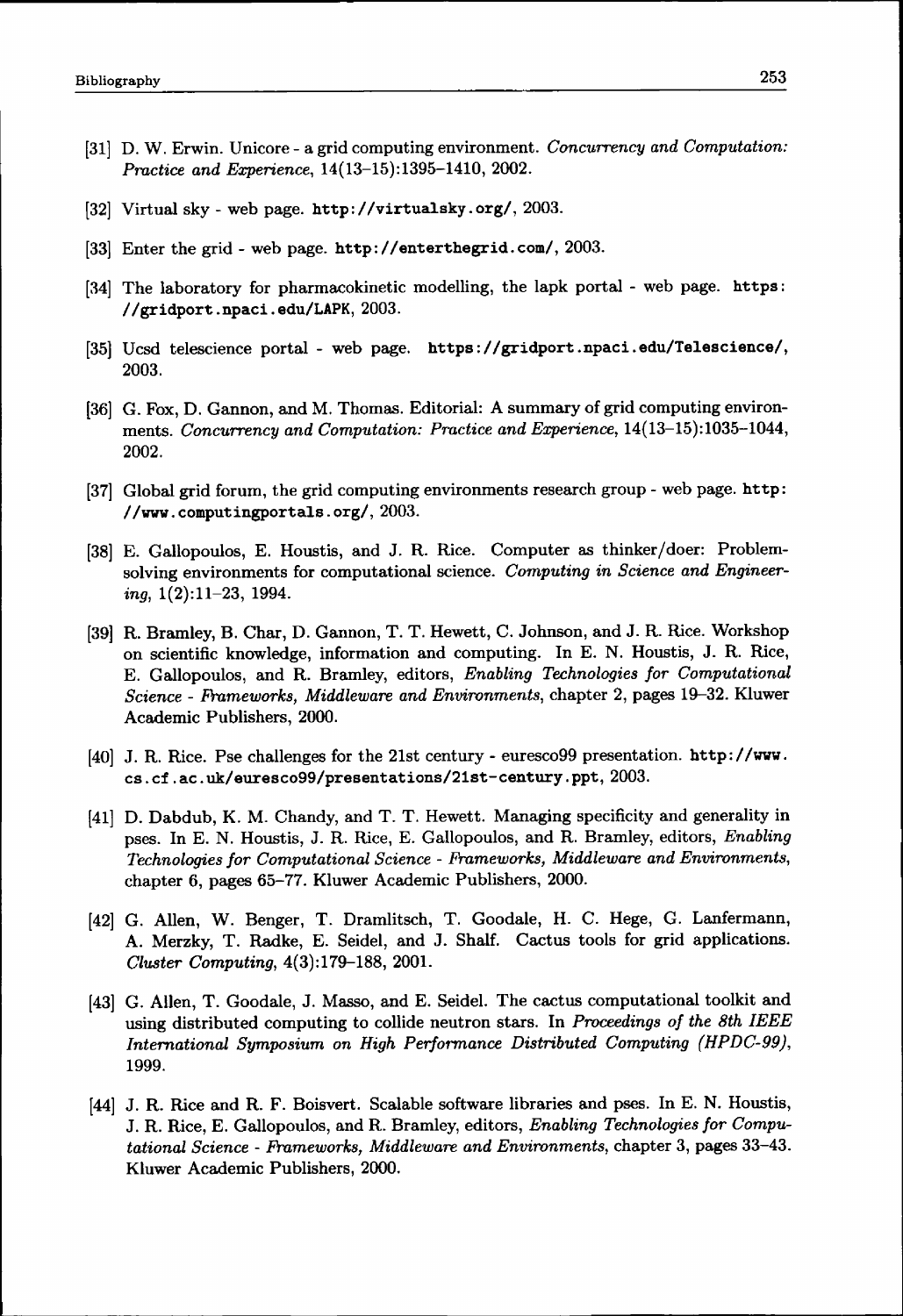- [45] M. Russell, G. Allen, G. Daues, I. Foster, E. Seidel, J. Novotny, J. Shalf, and G. von Laszewski.. The astrophysics simulation collaboratory: A science portal enabling community software development. *Cluster Computing*, 5(3):297-304, 2002.
- [46]] E. N. Houstis, J. R. Rice, S. Weerwarana, P. Papachiou, K. Yang Wang, and M. Gaitatzes.. Pellpack: A pse for pde applications on multicomputer platforms. In E. N. Houstis,, J. R. Rice, E. Gallopoulos, and R. Bramley, editors, *Enabling Technologies for Computational Science - Frameworks, Middleware and Environments, chapter 14,* pagess 171-185. Kluwer Academic Publishers, 2000.
- [47]] K. L. Schuchardt, J. D. Myers, and E. G. Stephan. A web-based data architecture for problem solving environments: Application of distributed authoring and versioning to the extensible computational chemistry environment. *Cluster Computing*, 5(3):287– 296,, 2002.
- [48]] N. Ramakrishnan, L. T. Watson, D. G. Kafura, C. J. Ribbens, and C. A. Shaffer. Programmingg environments for multidisciplinary grid communities. *Concurrency and Computation: Practice and Experience,* 14(13-15):1241-1273, 2002.
- [49] C. Johnson, S. Parker, D. Weinstein, and S. Heffernan. Component-based, problemsolving environments for large-scale scientific computing. *Concurrency and Computation: Practice and Experience,* 14(13-15):1337-1349, 2002.
- [50]] European research conference series on problem-solving environments: Infrastructure and prototypes - web page, http://www.cs.cf.ac.uk/euresco99/, 2003.
- [51]] Purdue university, pse group, problem solving environments web page. Electronically available a[t http://www.cs.purdue.edu/research/cse/pses](http://www.cs.purdue.edu/research/cse/pses), 2003.
- [52] Cardiff university, the parallel & scientific computing group, problem solving environment - web page. http://www.cs.cf.ac.uk/PSEweb/index.htm, 2003.
- [53]] Committee Toward a National Collaboratory: Establishing the User-Developer Partnership National Research Council, editor. National Collaboratories: Applying Infor*mation Technologies for Scientific Research.* National Academy Press, 1993.
- [54]] P. Messina. The emergence of virtual laboratories for science and engineering igrid20022 presentation. [http://www.igrid2002.org/ppt/Paul\\_Messina.ppt](http://www.igrid2002.org/ppt/Paul_Messina.ppt), 2003.
- [55]] J. Fisher Wilson. Working in a virtual laboratory. *The Scientist,* 12(24), 1998.
- [56]] T. F. Junge and C. Schmid. Web-based remote experimentation using a laboratoryscale optical tracker (invited paper). In Proceedings of the American Control Confer*ence* (ACC'2000), 2000.
- [57]] M. Karweit. A virtual engineering/science laboratory course web page, <http://www>. jhu.edu/~virtlab/virtlab.html, 2003.
- [58]] University of oregon virtual laboratory web page, [http://jersey.uoregon.edu](http://jersey.uoregon.edu/)/ vlab/, 2003.
- [59]] M. Ross. Virtual laboratory expands nasa research. *Aerospace Technology Innovation,*   $5(6)$ , 1997.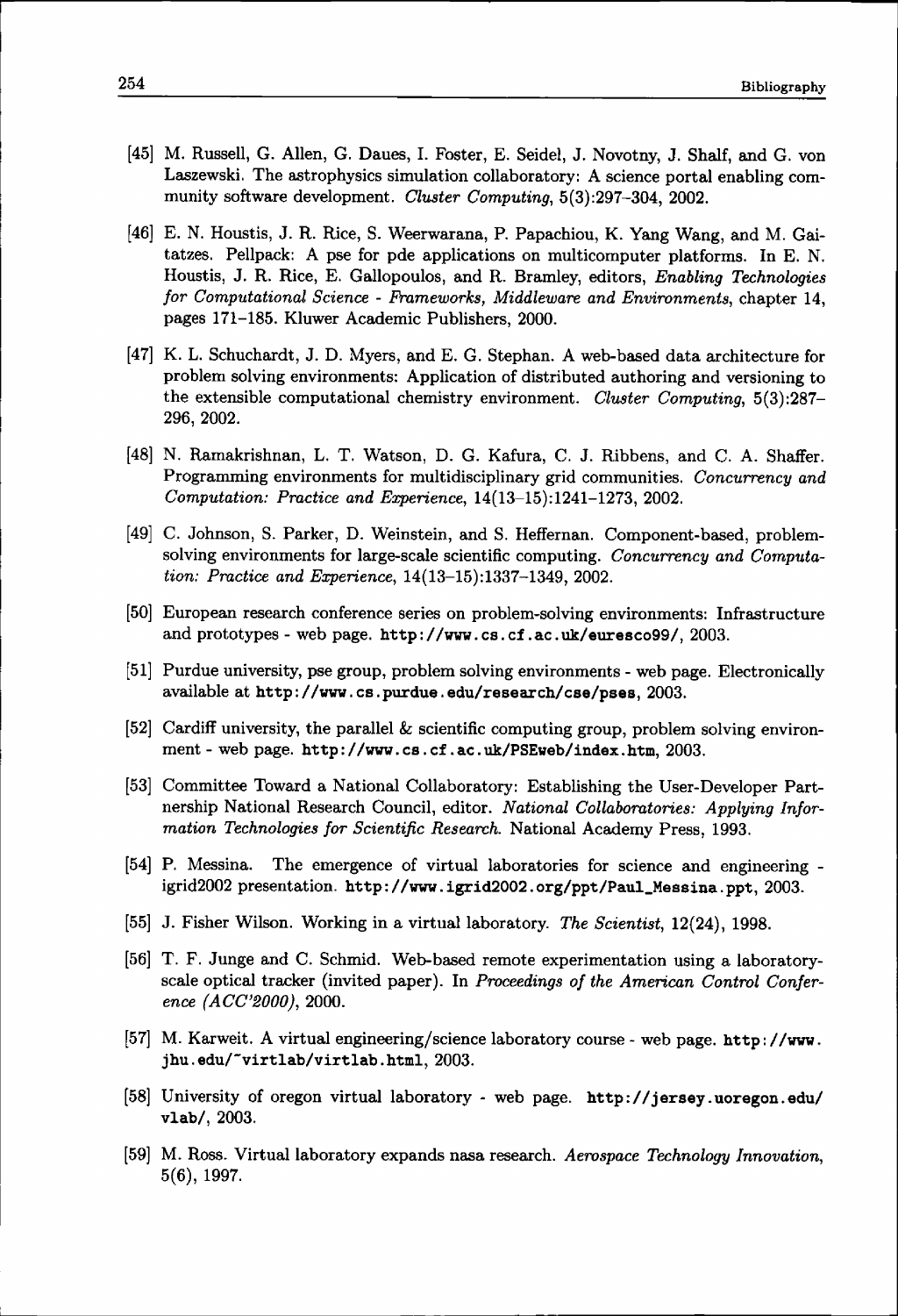- [60]] H. Afsarmanesh, R. G. Belleman, A. S. Z. Belloum, A. Benabdelkader, J. F. J. van den Brand,, G. B. Eijkel, A. Frenkel, C. Garita, D. L. Groep, R. M. A. Heeren, Z. W. Hendrikse,, L. O. Hertzberger, J. A. Kaandorp, E. C. Kaletas, V. Korkhov, C. T. A.. M. de Laat, P. M. A. Sloot, D. Vasunin, A. Visser, and H. H. Yakali. Vlam-g: A grid-based virtual laboratory. Scientific Programming, 10(2):173-181, 2002.
- [61]] Doe2000 collaboratory research web page, **http**: **//www-unix**. mcs. **anl**. **gov/D0E2000/ index.html,,** 2003.
- [62]] A. C. Catlin, M. Gaitatzes, E. Houstis, Z. Ma, S. Markus, J. R. Rice, N-H. Wang, and S. Weerwarana. Softlab: A virtual laboratory framework for computational science.. In E. N. Houstis, J. R. Rice, E. Gallopoulos, and R. Bramley, editors, *Enabling Technologies for Computational Science - Frameworks, Middleware and Environments,* chapter 24, pages 301-313. Kluwer Academic Publishers, 2000.
- [63]] J. Myers, eresearch: The rise of scientific virtual facilities. In *Proceedings of the 1999 Chemical Information Conference, 1999.*
- [64]] W. E. Johnston and S. Sachs. Distributed, collaboratory experiment environments program:: Overview and final report. Technical Report LBNL-39992, Lawrence Berkeley National Laboratory, 1997.
- [65]] R. Buyya, K. Branson, J. Giddy, and D. Abramson. The virtual laboratory: A toolset to enable distributed molecular modelling for drug design on the world-wide grid. *Journal of Concurrency and Computations: Practice and Experience,* 15(1):1–25, 2003.
- [66]] K. Goldberg, D. Song, Y. Khor, D. Pescovitz, A. Levandowski, J. Himmelstein, J. Shih, A.. Ho, E. Paulos, and J. Donath. Collaborative online teleoperation with spatial dynamic voting and a human tele-actor. In *Proceedings of the IEEE International Conference on Robotics and Automation (ICRA 2002), 2002.*
- [67]] C. Róhrig and A. Jochheim. Java-based framework for remote access to laboratory experiments.. In *Proceedings of the IFAC/IEEE Symposium on Advances in Control Education (ACE 2000)*, 2000.
- [68]] H. Afsarmanesh, E. C. Kaletas, A. Benabdelkader, C. Garita, and L.O. Hertzberger. A reference architecture for scientific virtual laboratories. Future Generation Computer *Systems,* 17(8):999-1008, 2001.
- [69]] H. Afsarmanesh, A. Benabdelkader, E. C. Kaletas, C. Garita, and L. O. Hertzberger. Towards a multi-layer architecture for scientific virtual laboratories. In Proceedings of the 8th International Conference and Exhibition on High-Performance Computing and *Networking (HPCN Europe 2000), pages 163-176, 2000.*
- [70]] H. H. Yakali. Session manager design document. Internal report, University of Amsterdam,, Informatics Institute, 2001.
- [71]] A. Belloum, Z. Hendrikse, D. Group, E. C. Kaletas, A. W. van Halderen, H. Afsarmanesh,, and L. O. Hertzberger. The vl abstract machine: A data and process handling system on the grid. In *Proceedings of the 9th International Conference and Exhibition on High-Performance Computing and Networking (HPCN Europe 2001)*, pages 81–93, 2001. .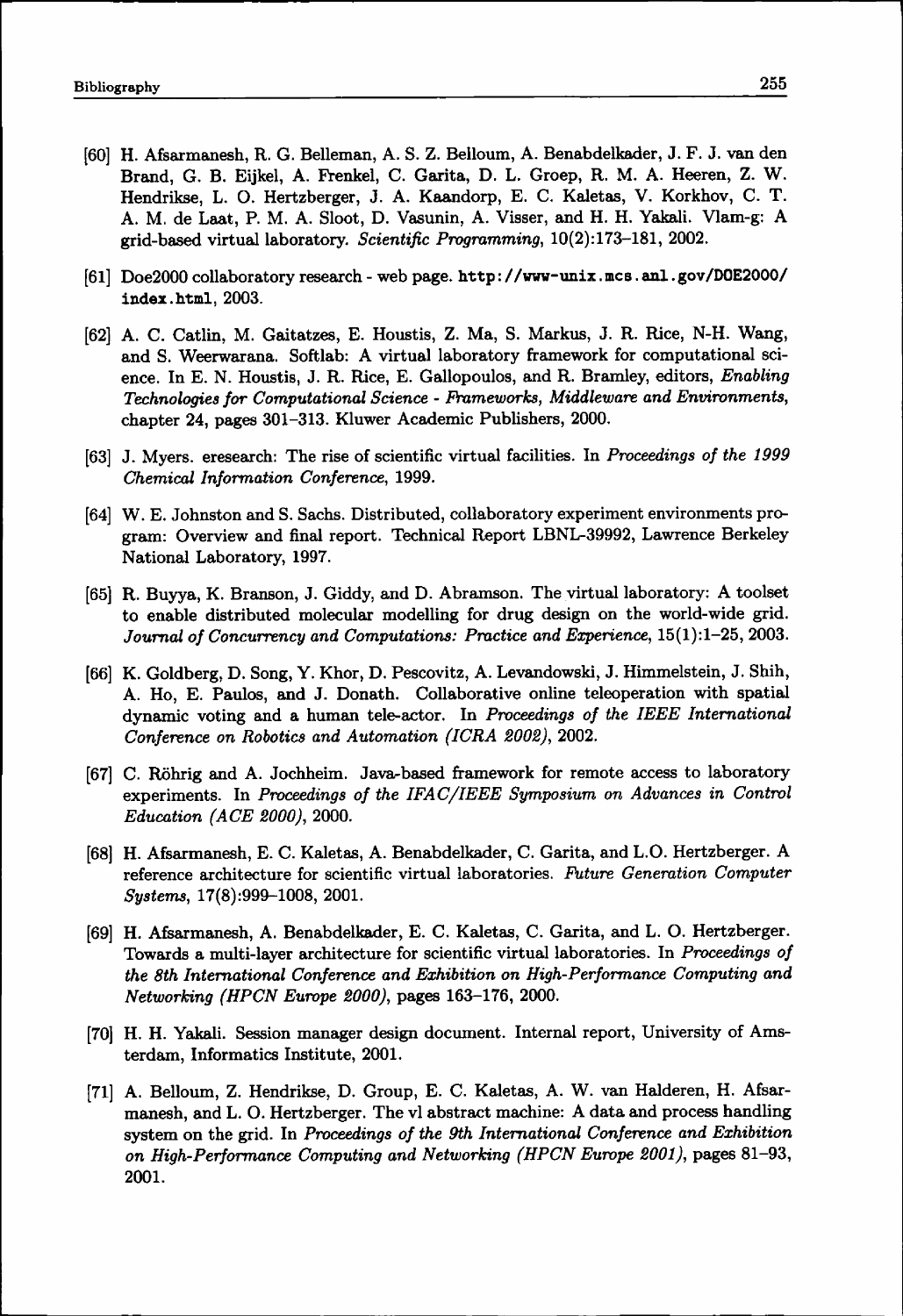- [72]] The globus project web page, http : //www. globus. org, 2003.
- [73]] Co-im: Cooperative information management group web page, http : //www. science . uva.nl/CO-IM/, 2003.
- [74]] Netcdf network common data form web page, [http://www.unidata.ucar.edu](http://www.unidata.ucar.edu/)/ packages/netcdf/index.html, 2003.
- [75]] H-E. Eriksson and M. Penker. *UML Toolkit.* Wiley Computer Publishing, 1998.
- [76]] Object data management group web page,<http://www.odmg.org/>, 2003.
- [77]] R. G. G. Cattell, D. K. Barry, M. Berler, J. Eastman, D. Jordan, C. Russell, O.. Schadow, T. Stanienda, and F. Velez, editors. *The Object Data Standard - ODMG 3.0.3.0.* Morgan Kaufmann, 2000.
- [78]] Webdav: Web-based distributed authoring and versioning web page, <http://www>. [webdav.org/,](http://webdav.org/)  $2003$ .
- [79]] E. J. Whitehead. Collaborative authoring on the web: Introducing webdav. *Bulletin of the American Society for Information Science,* 25(1):25-29, 1998.
- [80]] R. T. Fielding, E. J. Whitehead, K. M. Anderson, G. A. Bolcer, P. Oreizy, and R. N. Taylor.. Web-based development of complex information products. *Communications of the ACM,* 41(8):84-92, 1998.
- [81]] Dublin core metadata initiative web page,<http://dublincore.org/>, 2003.
- [82]] M. T. Ozsu and P. Valduriez. *Principles of Distributed Database Systems.* Prentice-Hall, 1999.
- [83]] N. W. Paton, M. P. Atkinson, V. Dialani, D. Pearson, T. Storey, and P. Watson. Database access and integration services on the grid. Technical Report UKeS-2002-03, National e-Science Centre, 2002.
- [84] A. Sheth and J. Larson. Federated database systems for managing distributed, heterogeneous,, and autonomous databases. *ACM Computing Surveys,* 22(3): 183-236, 1990.
- [85]] C. Garita, H. Afsarmanesh, and L. O. Hertzberger. The prodnet federated information management approach for virtual enterprise support. Journal of Intelligent Manufac*turing,turing,* 12:151-170, 2001.
- [86]] O. A. Bukhres and A. Elmagarmid, editors. *Object-Oriented Multidatabase Systems - AA Solution for Advanced Applications.* Prentice Hall, 1996.
- [87]] A. Elmagarmid, M. Rusinkiewicz, and A. Sheth, editors. *Management of Heterogeneous*  and Autonomous Database Systems. Morgan Kaufmann, 1999.
- [88]] C. Garita, H. Afsarmanesh, and L. O. Hertzberger. A survey of distributed information management approaches for virtual enterprise infrastructures. In U. J. Franke, editor, *Managing Virtual Web Organizations in the 21st Century: Issues and Challenges,* chapter 5. Idea Group Publishing, 2002.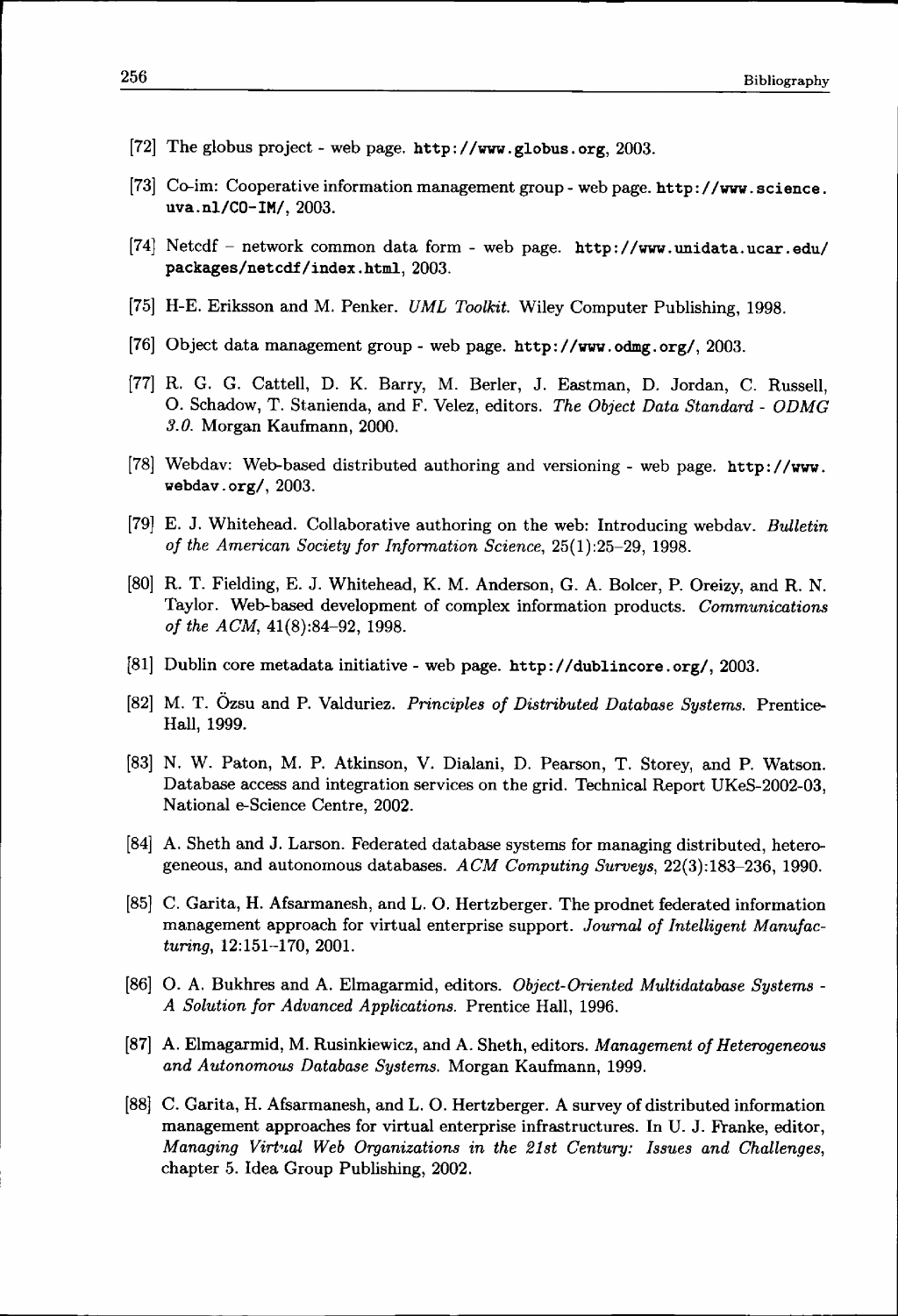- [89]] H. Afsarmanesh, C. Garita, Y. Ugur, A. Frenkel, and L. O. Hertzberger. Federated information management requirements for virtual enterprises. In L. M. Camarinha-Matos and H. Afsarmanesh, editors, *Infrastructures for Virtual Enterprises - Networking Industrialdustrial Enterprises,* chapter 9, pages 127-146. Kluwer Academic Publishers, 1999.
- [90]] F. Tuijnman and H. Afsarmanesh. Management of shared data in federated cooperative peer environment. *International Journal of Intelligent and Cooperative Information Systems,* 2(4), 1993.
- [91]] A. Benabdelkader. *Information Integration Among Heterogeneous and Autonomous Applications.* Phd thesis, University of Amsterdam, Faculty of Science, 2002.
- [92]] V. Kashyap and A. Sheth. *Information Brokering Accross Heterogeneous Digital Data -- A Metadata-Based Approach.* Kluwer Academic Publishers, 2000.
- [93]] H. Afsarmanesh, M. Wiedijk, L.O. Hertzberger, F.J. Negreiros Gomes, A. Provedel, R.C. Martins, and E.O.T. Salles. Cooperation of cim expert systems supported by peer.. *Journal of Studies in Informatics and Control,* 5(2): 157-169, 1996.
- [94]] J. C. Lavariega and S. D. Urban. Donaji: A semantic architecture for multidatabase systems.. In *Proceedings of the Workshop in Intelligent Information Integration,* pages 39-54, 1998.
- [95]] L. M. Haas, P. M. Schwarz, P. Kodali, E. Kotlar, J. E. Rice, , and W. C. Swope. Discoverylink:: A system for integrated access to life sciences data sources. *IBM Systems Journal*,  $40(2):489-511$ ,  $2001$ .
- [96]] V. Josifovski, P. M. Schwarz, L. M. Haas, and E. Lin. Garlic: a new flavor of federated queryy processing for db2. In *Proceedings of the ACM SIGMOD Conference,* pages 524-532, 2002.
- [97]] Virtuoso universal server web page, <http://www.openlinksw.com/virtuoso/index>. htm, 2003.
- [98]] J. Smith, A. Gounaris, P. Watson, N. W. Paton, A. A. A. Fernandes, and R. Sakellariou.. Distributed query processing on the grid. In *Proceedings of the Third Workshop on Grid Computing (GRID 2002)*, pages 279-290, 2002.
- [99]] I. Foster, C. Kesselman, and S. Tuecke. The anatomy of the grid: Enabling scalable virtuall organizations. *International Journal of Supercomputer Applications,* 15(3) :200- 222,, 2001.
- [100] Global grid forum web page,<http://www.globalgridforum.org>, 2003.
- [101] I. Foster, C. Kesselman, J. Nick, and S. Tuecke. The physiology of the grid: An open gridd services architecture for distributed systems integration. Technical report, Global Grid Forum - Open Grid Service Infrastructure Working Group, 2002.
- [102]] Web services description language (wsdl) version 1.2 web page, [http://www.w3.org](http://www.w3.org/)/ TR/2002/WD-wsdll2-20020709/,, 2003.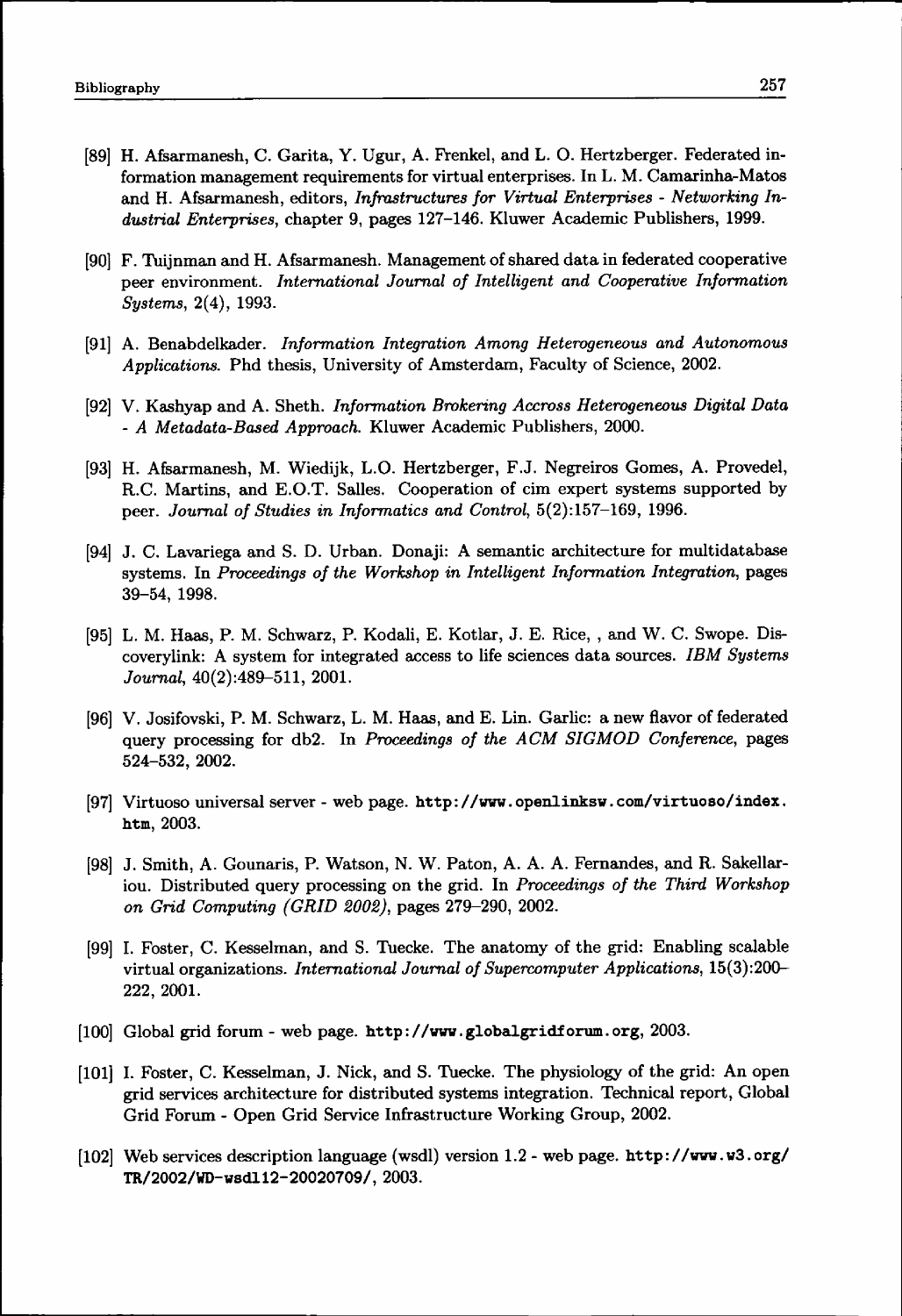- [103]] D. Angulo, R. Aydt, F. Berman, A. Chien, K. Cooper, H. Dail, J. Dongarra, I. Foster, D.. Gannon, L. Johnsson, K. Kennedy, Kesselman C, M. Mazina, J. Mellor-Crummey, D.. Reed, O. Sievert, L. Torczon, S. Vadhiyar, and R. Wolski. Toward a framework for preparing and executing adaptive grid programs. In Proceedings of the 16th Interna*tional Parallel and Distributed Processing Symposium (IPDPS 2002), 2002.*
- [104]] D. Angulo, I. Foster, C. Liu, and L. Yang. Design and evaluation of a resource selection frameworkk for grid applications. In *Proceedings of IEEE International Symposium on High Performance Distributed Computing (HPDC-11),* pages 63-72, 2002.
- [105]] A. Iamnitchi and I. Foster. On fully decentralized resource discovery in grid environments.. In *Proceedings of International Workshop on Grid Computing,* pages 51-62, 2001. .
- [106]] I. Foster, C. Kesselman, G. Tsudik, and S. Tuecke. A security architecture for computational grids. In Proceedings of the 5th ACM Conference on Computer and Commu*nications Security Conference, pages 83-92, 1998.*
- [107]] K. Keahey and V. Welch. Fine-grain authorization for resource management in the grid environment. In Proceedings of Grid2002 Workshop, 2002.
- [108]] Global grid forum database access and integration services working group web page, [http://www.gridforum.org/6\\_DATA/dais.htm,](http://www.gridforum.org/6_DATA/dais.htm), 2003.
- [109]] Uk e-science programme database task force web page, [http://www.cs.man.ac.uk](http://www.cs.man.ac.uk/)/ grid-db/dbtf.html, 2003.
- [110]] A. Chervenak, I. Foster, C. Kesselman, C. Salisbury, and Steven Tuecke. The data grid:: Towards an architecture for the distributed management and analysis of large scientific data sets. *Journal of Network and Computer Applications*, 23(3):187-200, 2000. .
- [Ill]] European datagrid web page,<http://www.edg.org/>, 2003.
- [112]] Open grid services architecture database access and integration project web page. [http://www.ogsadai.org.uk/,](http://www.ogsadai.org.uk/) 2003.
- [113]] Project spitfire web page, http : //edg-wp2. web. cern. ch/edg-wp2/spitf ire/ , 2003.
- [114]] W. H. Bell, D. Bosio, W. Hoschek, P. Kunszt, G. McCance, and M. Silander. Project spitfite - towards grid web service. Informational document, Global Grid Forum -Database Access and Integration Services Working Group, 2002.
- [115]] B. Allcock, J. Bester, J. Bresnahan, A. L. Chervenak, I. Foster, C. Kesselman, S.. Meder, V. Nefedova, D. Quesnel, and Steven Tuecke. Data management and transfer in high-performance computational grid environments. Parallel Computing Journal, 28(5):749-771,, 2002.
- [116]] A. W. van Halderen, B. J. Overeinder, P. M. A. Sloot, R. van Dantzig, D. H. J. Epema,, and M. Livny. Hierarchical resource management in the polder metacomputing initiative.. *Parallel Computing,* 24(12-13):1807-1825, 1998.
- [117]] The polder computing environment web page. [http://www.science.uva.nl](http://www.science.uva.nl/)/ research/scs/SCS4.html,, 2004.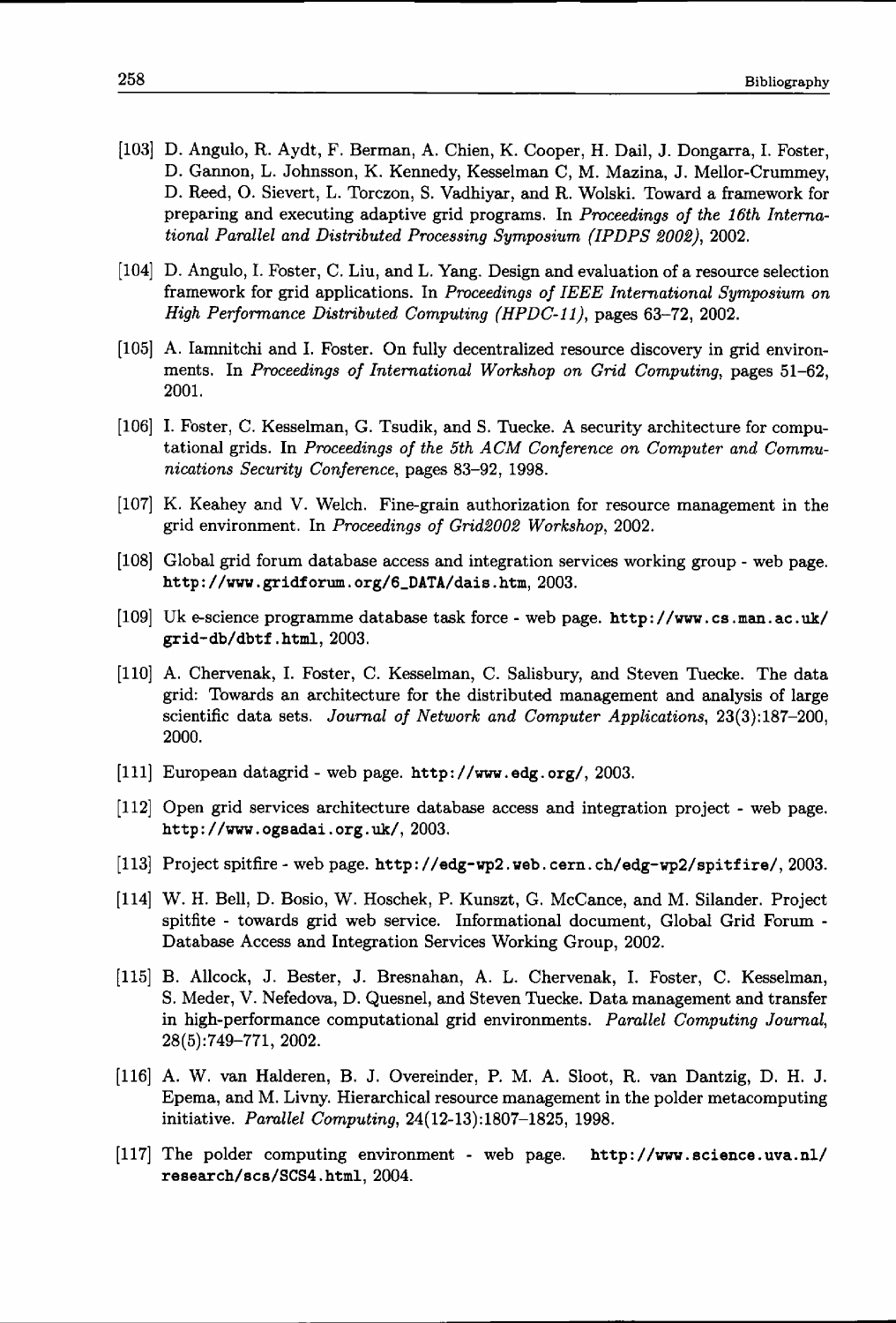- [118]] K. Iskra, R. G. Belleman, G. D. van Albada, J. Santoso, P. M. A. Sloot, H. E. Bal, H.. J. W. Spoelder, and M. Bubak. The polder computing environment: A system for interactive distributed simulation. Concurrency and Computation: Practice and *Experience*, 14(13-15): 1313-1335, 2002.
- [119]] A. H. Buss and L. Jackson. Distributed simulation modeling: A comparison of hla, corba,, and rmi. In *Proceedings of the Winter Simulation Conference,* pages 819-826, 1998. .
- [120] High level architecture web page, https://www.dmso.mil/public/transition/hla/, 2004. .
- [121] High level architecture federation development and execution process (fedep) model, version 1.5. Technical report, Department of Defense, Defense Modeling and Simulation Office, 1999.
- [122] K. Zayac, A. Tirado-Ramos, Z. Zhao, P. Sloot, and M. Bubak. Grid services for hlabased distributed simulation frameworks. In Proceedings of the First European Across *GridsGrids Conference,* 2003.
- [123] Root an object-oriented data analysis framework web page, <http://root.cern.ch>, 2004. .
- [124] P. Koksal, I. Cingil, and A. Dogac. A component-based workflow system with dynamicc modifications. In *Proceedings of Next Generation Information Technologies and Systems (NGITS'99)*, pages 238-255, 1999.
- [125]] The workflow management coalition web page,<http://www.wfmc.org/>, 2003.
- [126] D. Hollingsworth. The workflow reference model. Technical Report TC00-1003, The Workflow Management Coalition, 1994.
- [127] J. A. Miller, D. Palaniswami, A. P. Sheth, K. J. Kochut, and H. Singh. Webwork: Meteor2'ss web-based workflow management system. *Journal of Intelligent Information Systems,* 10(2): 185-215, 1998.
- [128]] A. Sheth, D. Worah, K. Kochut, J. Miller, K. Zheng, D. Palaniswami, and S. Das. The meteor workflow management system and its use in prototyping healthcare applications.. In *Proceedings of the Towards An Electronic Patient Record (TEPR '97) Conference, pages 267-278, 1997.*
- [129]] Wide: Workflow on intelligent distributed database environment project web page, http://dis.sema.es/projects/WIDE/, 2003.
- [130] The wide project: Final report. Project Final Report 4111-2, ESPRIT Project 20280, 1999. .
- [131]] L. Baresi, F. Casati, S. Castano, S. Ceri, M. G. Fugini, I. Mirbel, B. Pernici, G. Pozzi, and P. Grefen. Wide workflow development methodology. Project Deliverable 3027-6, ESPRIT Project 20280, 1999.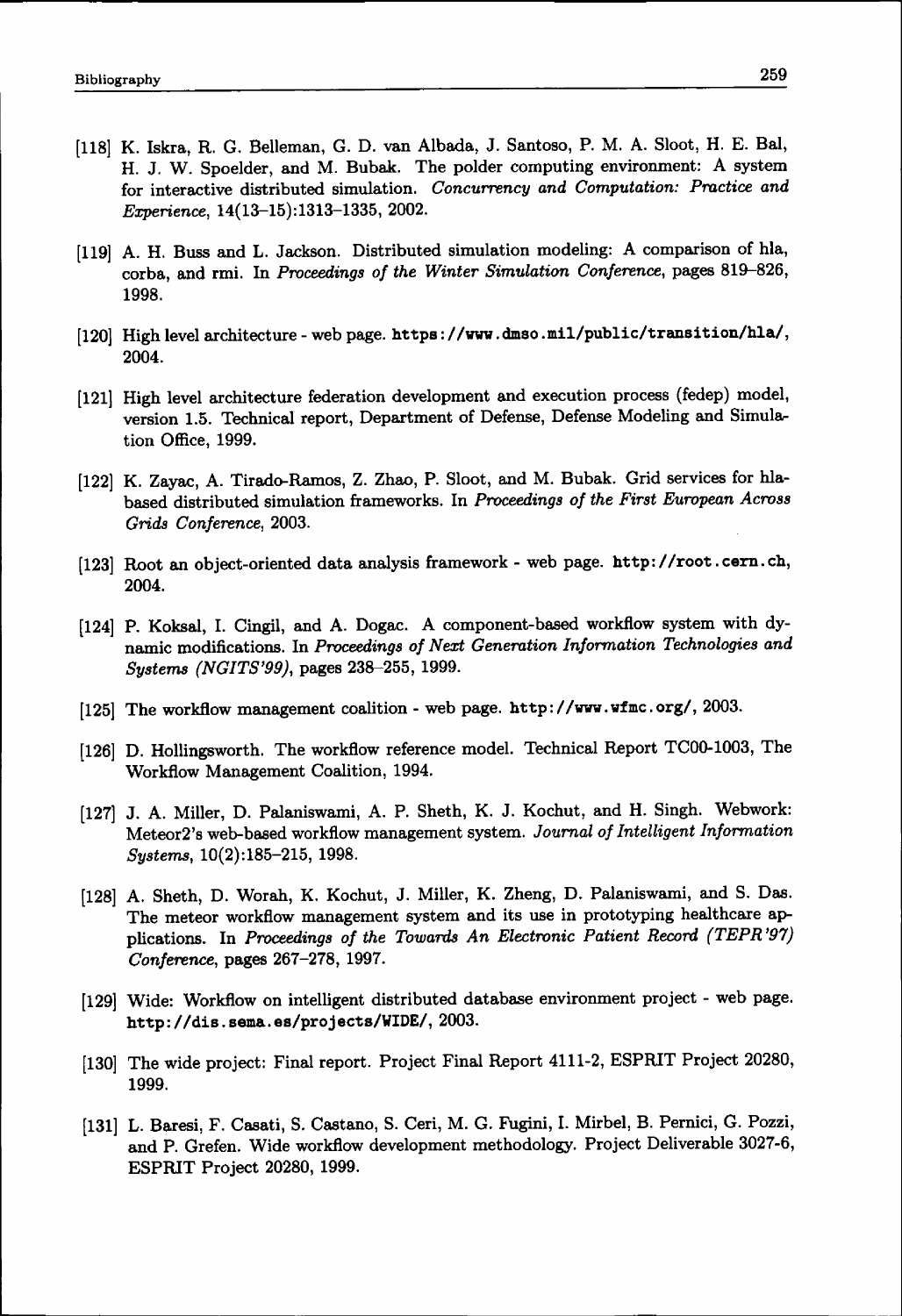- [132]] L. M. Camarinha-Matos and H. Afsarmanesh. The virtual enterprise concept. In L.. M. Camarinha-Matos and H. Afsarmanesh, editors, *Infrastructures for Virtual Enterprises* - *Networking Industrial Enterprises,* chapter 1, pages 3–14. Kluwer Academic Publishers, 1999.
- [133]] L. M. Camarinha-Matos and H. Afsarmanesh, editors. *Infrastructures for Virtual*  Enterprises - Networking Industrial Enterprises. Kluwer Academic Publishers, 1999.
- [134]] C. Garita. *Federated Information Management for Virtual Enterprises.* Phd thesis, University of Amsterdam, Faculty of Science, 2001.
- [135] G. von Laszewski, I. Foster, J. Gawor, P. Lane, N. Rehn, and M. Russell. Designingg grid-based problem solving environments and portals. In *Proceedings of the 34th Annual Hawaii International Conference on System Sciences (HICSS-34) - Volume 9,* 2001. .
- [136] Y. E. Ioannidis, M. Livny, S. Gupta, and N. Ponnekanti. Zoo: A desktop experiment management environment. In Proceedings of the 22nd International Conference on *Very Large Data Bases (VLDB 1996)*, pages 274-285, 1996.
- [137] Y. E. Ioannidis and M. Livny. Conceptual schemas: Multi-faceted tools for desktop scientific experiment management. International Journal of Intelligent and Cooperative *Information Systems,* 1(3):451-474, 1992.
- [138]] Pdelab web page,<http://www.webpdelab.org/>, 2003.
- [139]] I. A. Chen and V. M. Markowitz. Modeling scientific experiments with an object data model. In Proceedings of the 11th International Conference on Data Engineering *(ICDE(ICDE 1995),* 1995.
- [140] I. A. Chen and V. M. Markowitz. An overview of the object protocol model (opm) and the opm data management tools. *Information Systems*, 20(5), 1995.
- [141]] Gateway portal web page,<http://www.gatewayportal.org/>, 2003.
- [142]] G. Fox, T. Haupt, E. Akarsu, A. Kalinichenko, K-S. Kim, P. Sheethalnath, and C-H.. Youn. The gateway system: Uniform web based access to remote resources. In *Proceedings of The ACM Conference on Java Grande, pages 1-7, 1999.*
- [143]] M. Romberg. The unicore architecture seamless access to distributed resources. In *Proceedings of the 8th IEEE International Symposium on High Performance Distributed Computing (HPDC-99),* 1999.
- [144]] The cactus code server web page,<http://www.cactuscode.org/>, 2003.
- [145]] K. Schuchardt, B. Didier, and G. Black. Ecce a problem solving environment's evolution toward grid services and a web architecture. *Concurrency and Computation: Practice and Experience,* 14(13-15):1221-1239, 2002.
- [146]] The virtual laboratory project web page,<http://www.gridbus.org/vlab>, 2003.
- [147]] V. R. Watson. Supporting scientific analysis within collaborative problem solving environments.. In *Proceedings of the 34th Annual Hawaii International Conference on SystemSystem Sciences (HICSS-34) - Volume 9,* 2001.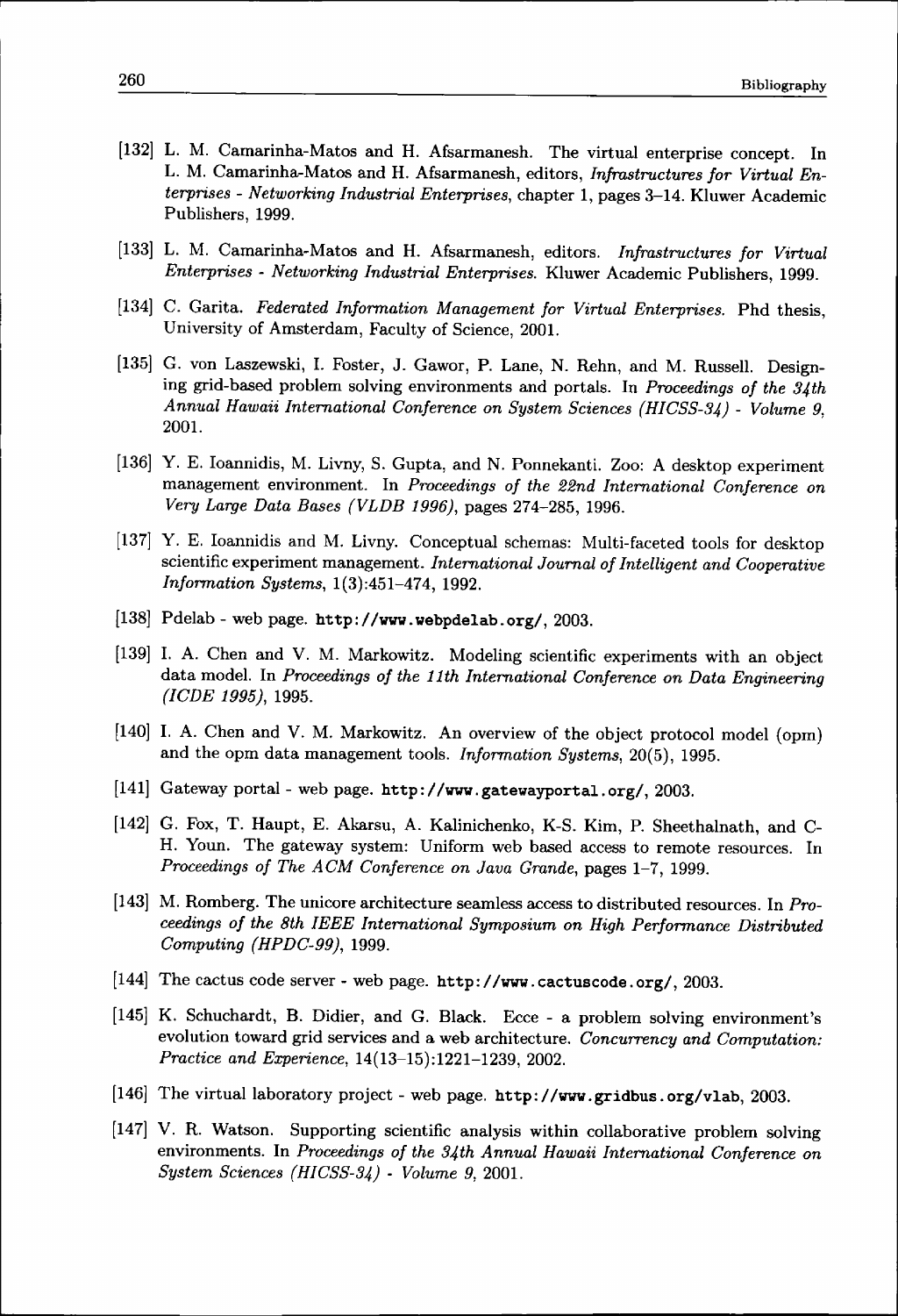- [148] Fast: Flow analysis software toolkit web page. Electronically available at http: //[www.nas.nasa.gov/Software/FAST/,](http://www.nas.nasa.gov/Software/FAST/) 2003.
- [149]] Remotefast and fastexpeditions web page. Electronically available at <http://www>. nas.[nasa.gov/Software/FAST/FASTexpeditions/index.html,](http://nasa.gov/Software/FAST/FASTexpeditions/index.html), 2003.
- [150]] Virtual lab web page, [http://prt.fernuni-hagen.de/virtlab/info\\_e.html](http://prt.fernuni-hagen.de/virtlab/info_e.html), 2003.
- [151]] M. Budhu. Virtual laboratories for engineering education. In *Proceedings of the International Conference on Engineering Education, 2002.*
- [152]] C. Schmid. Virtual control laboratories and remote experimentation in control engineering.. In *Proceedings of the 11th EAEEIE Annual Conference on Innovations in Education for Electrical and Information Engineering, pages 213-218, 2000.*
- [153]] The tele-actor web page,<http://teleactor.berkeley.edu/>, 2003.
- [154]] Virtual control lab web page.<http://www.esr.ruhr-uni-bochum.de/VCLab/>, 2003.
- [155]] San diego supercomputer center, data intensive computing: Storage resource broker web page.<http://www.sdsc.edu/DICE/SRB/index.html>, 2003.
- [156]] C. Baru, R. Moore, A. Rajasekar, and M. Wan. The sdsc storage resource broker. In *Proceedings of the CASCON'98 Conference, 1998.*
- [157]] A. K. Rajasekar, M. Wan, and R. W. Moore. Mysrb & srb components of a data grid.. In *Proceedings of the 11th IEEE International Symposium on High Performance Distributed Computing (HPDC-11), 2002.*
- [158]] K. Bell, A. Chien, and M. Lauria. A high-performance cluster storage server. In *Proceedings of the 11th IEEE International Symposium on High Performance Distributed Computing (HPDC-11)*, 2002.
- [159]] Griphyn: Grid physics network web page,<http://www.griphyn.org/>, 2003.
- [160] I. Foster, J. Vöckler, M. Wilde, and Y. Zhao. Chimera: A virtual data system for representing, querying, and automating data derivation. In *Proceedings of the 14th International Conference on Scientific and Statistical Database Management (SSDBM'02),* 2002. .
- [161]] A. Chervenak, E. Deelman, C. Kesselman, L. Pearlman, and G. Singh. A metadata catalog service for data intensive applications. Technical Report GriPhyN 2002-11, GriPhyN, 2002.
- [162]] A. Choudhary, M. Kandemir, H. Nagesh, J. No, X Shen, V. Taylor, S. More, and R.. Thakur. Data management for large scientific computations in high performance distributed systems. In *Proceedings of the 8th IEEE International Symposium on High Performance Distributed Computing (HPDC-99),* 1999.
- [163]] E. C. Kaletas, H. Afsarmanesh, and L. O. Hertzberger. Modelling multi-disciplinary scientific experiments and information. In *Proceedings of the Eighteenth International Symposium on Computer and Information Sciences (ISCIS03)*, pages 75-82, 2003.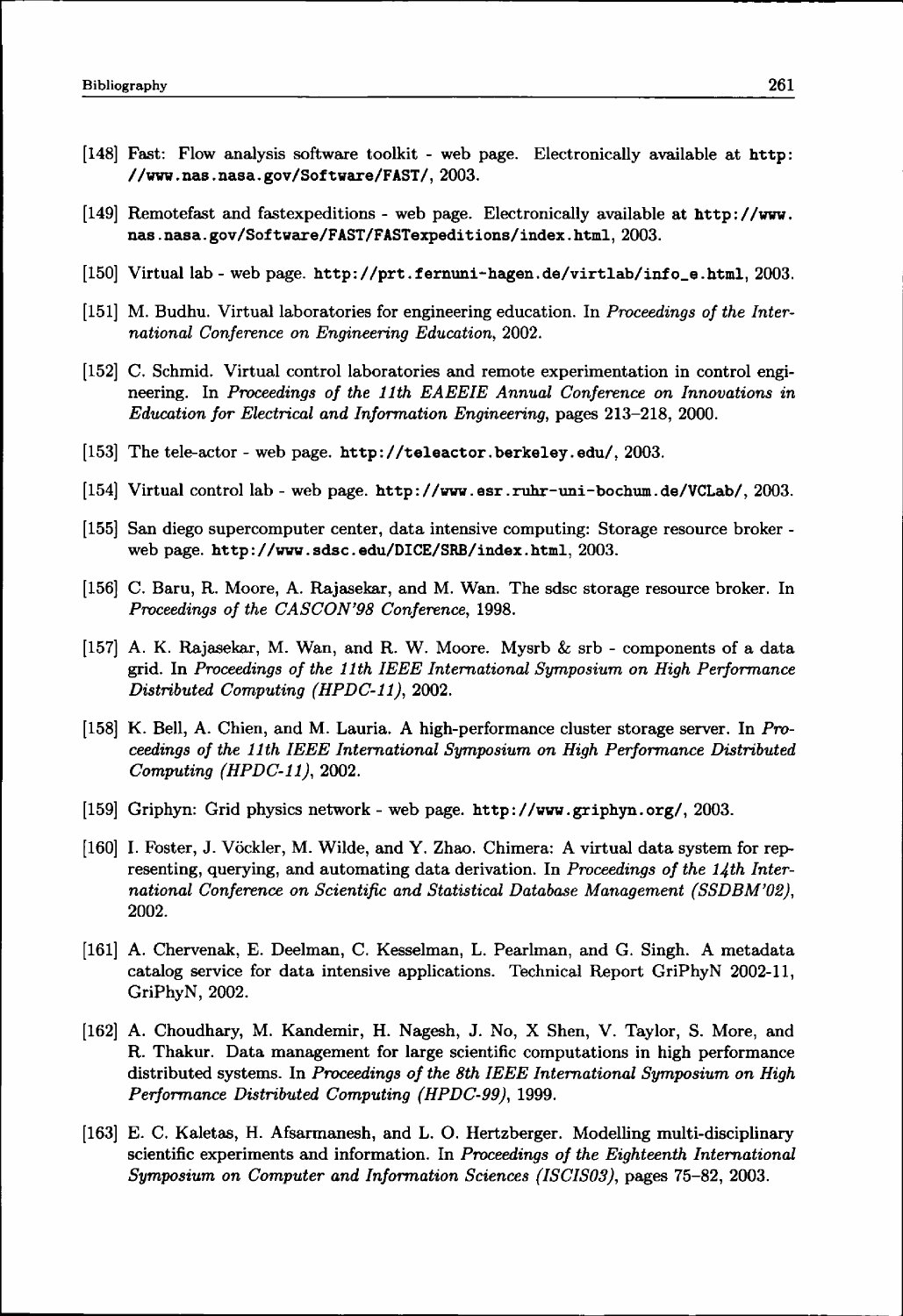- [164] E. C. Kaletas, H. Afsarmanesh, and L. O. Hertzberger. Virtual laboratory experimentation environment data model. Technical Report CS-2001-01, University of Amsterdam, Informatics Institute, 2001.
- [165]] E. C. Kaletas, H. Afsarmanesh, and L. O. Hertzberger. A methodology for integrating new scientific domains and applications in a virtual laboratory environment. In *Proceedings of the 6th International Conference on Enterprise Information Systems (ICEIS(ICEIS 2004) (to appear),* 2004.
- [166]] Jsx-java serialization to xml web page,<http://www.objectlight.com/>, 2003.
- [167] Electric xml web page, http://www.themindelectric.com/exml/index.html, 2003.
- [168]] Matisse dbms web page,<http://www.matisse.com>, 2003.
- [169]] Miame minimum information about a microarray experiment web page, [http:/](http://) / [www.mged.org/miame,](http://www.mged.org/miame), 2003.
- [170]] A. Brazma, P. Hingamp, J. Quackenbush, G. Sherlock, P. Spellman, C. Stoeckert,, J. Aach, W. Ansorge, C. A. Ball, H. C. Causton, T. Gasterland, P. Glenisson, F.. C. P. Holstege, I. F. Kim, V. Markowitz, J. C. Matese, H. Parkinson, A. Robinson,, U. Sarkans, S. Schulze-Kremer, J. Stewart, R. Taylor, J. Vilo, and M. Vingron. Minimum information about a microarray experiment  $(miame)$  - towards standards for microarray data. *Nature Genetics*, 29:365-371, 2001.
- [171]] E. C. Kaletas, H. Afsarmanesh, and L. O. Hertzberger. A collaborative experimentation environment for biosciences. *International Journal of Networking and Virtual Organizations (to appear),* 2004.
- [172]] L. M. Camarinha-Matos, H. Afsarmanesh, E. C. Kaletas, and T. Cardoso. Service federation in virtual organizations. In *Proceedings of The Eleventh International IFIP TC5TC5 WG-5.2-WG-5.3 Conference (PROL AM AT 2001),* pages 305-324, 2001.
- [173]] C. Garita, E. C. Kaletas, H. Afsarmanesh, and L. O. Hertzberger. A service interface definitions catalogue for virtual enterprises in tourism. In Proceedings of the 5th IFIP International Conference on Information Technology for BALANCED AU-*TOMATION SYSTEMS In Manufacturing and Services (BASYS 2002)*, pages 97-108, 2002. .
- [174]] A. Belloum, E. C. Kaletas, and L. O. Hertzberger. The jera final report. Technical Report JERA-TN13, University of Amsterdam, Informatics Institute, 1999.
- [175]] A. S. Z. Belloum, E. C. Kaletas, A. W. van Halderen, H. Afsarmanesh, L.. O.Hertzberger, and A. J. H. Peddemors. A scalable web server architecture. *World Wide Web Journal*,  $5(1):5-23$ , 2002.
- [176] A. J. H. Peddemors and L. O. Hertzberger. A high performance distributed database system for enhanced internet services. In Proceedings of the 6th International Confer*ence and Exhibition on High-Performance Computing and Networking (HPCN Europe 1998*, pages 469–478, 1998.
- [177]] A. Benabdelkader, H. Afsarmanesh, E. C. Kaletas, and L. O. Hertzberger. Managing large scientific multi-media data sets. In Proceedings of the Workshop on Advanced *Data Storage/Management Techniques for High Performance Computing,* 2000.